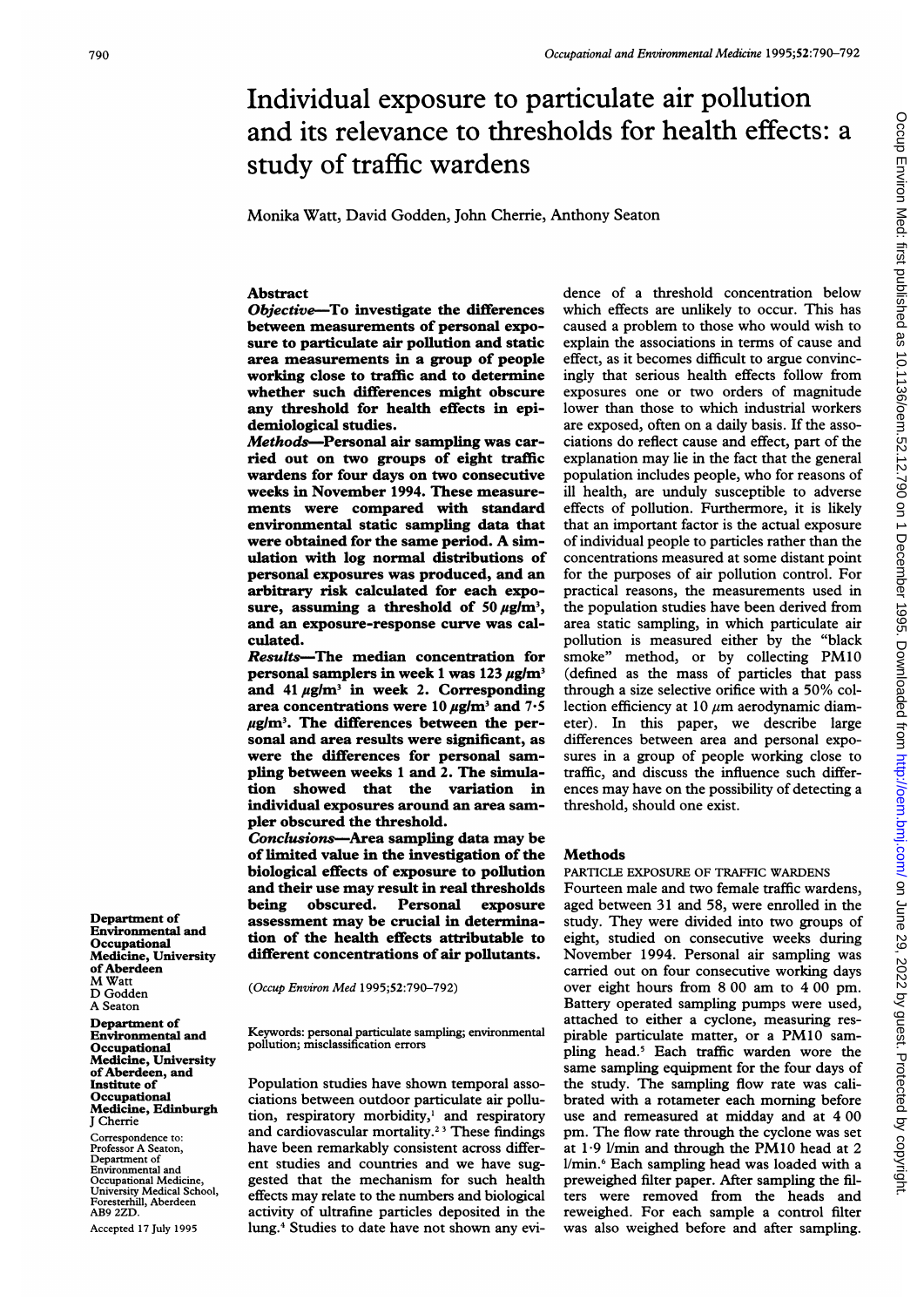The change in weight of these controls was used to correct the mass on the exposed filter for adsorbed moisture. The total pump running time was recorded and the particle concentration calculated in  $\mu$ g/m<sup>3</sup>.

The results of static sampling of black smoke were obtained from the routine monitoring data of the Environmental Department of Aberdeen City Council. Black smoke was sampled over 24 hours at two sites with an Austin pump and analysed by the reflectance method.7 The pumps were positioned about <sup>20</sup> m from and four metres above roads in the city centre. There are no static site PM10 measurements available for Aberdeen at present.

Results were analysed with Instat Version 2-0 (Graphpad Software, San Diego, CA). As concentrations were non-normally distributed, analysis of variance by ranks (Kruskal-Wallis) was used, and where this was significant, Mann-Whitney tests were used to compare individual groups.

### SIMULATION OF EXPOSURES

We have carried out <sup>a</sup> simulation of the effects of measurement misclassification that would arise in an exposure-response study where a single measurement of ambient concentration was used as a surrogate for personal exposure. In this we have assumed that the distribution of personal exposures to PM10 in <sup>a</sup> population is log normal. In practice, some people in a population would have higher exposures than indicated by a fixed location monitoring station and some lower. The exact relation between fixed location monitoring and an exposure distribution for a population is unclear. In this exercise we have chosen to assume that the fixed point concentration would correspond to the geometric mean of the exposure distribution.

The population exposures (E) were then simulated for a given ambient concentration by generating 1000 random numbers from a log normal distribution with <sup>a</sup> geometric SD = 2. This exposure variability is similar to that seen in other studies.<sup>8</sup> Simulations were carried out for 10 ambient concentrations between 10 and 100  $\mu$ g/m<sup>3</sup>, giving 10 000 individual values for exposure.

For each personal exposure we calculated an arbitrary risk (R) that increased linearly with increasing exposure, with a threshold at

Figure <sup>1</sup> Each set of personal data shows the individual measurements and a box and whisker plot.





Figure 2 The broken line shows the underlying exposureresponse relation and the solid line the observed relation between concentration and population risk when a single ambient concentration is used as a surrogate for individual exposure.

50  $\mu$ g/m<sup>3</sup> (R = k.E-kt, where k and kt are constants and calculated risks less than zero are set at zero). The apparent risk in the population, for each ambient concentration was then derived from the summation of the individual personal risks. These population risks were then normalised to make them comparable with the exposure-response relation.

#### Results

Figure <sup>1</sup> shows the concentrations of airborne particulate matter. For personal samples, the median concentration measured was  $123 \mu g/m^3$ during week 1 and 41  $\mu$ g/m<sup>3</sup> during week 2. Corresponding values for the area samples were  $10 \mu g/m^3$  and  $7.5 \mu g/m^3$  respectively. The overall difference between groups was significant (analysis of variance by ranks,  $KW =$ 24.6,  $P < 0.0001$  ) and subsequent Mann-Whitney tests confirmed significant differences between personal samples and area samples in both week <sup>1</sup> and week 2. Median values for personal and area samples were lower during week 2 than week <sup>1</sup> but the differences were significant only for personal samples.

There was no significant difference between the two methods used for measuring particles. Differences in concentrations for smokers and non-smokers, after allowing for the week of study, were also not significant, although only three smokers were studied.

Figure 2 shows the results of the simulation, along with the underlying exposure-reponse relation-that is,  $R = k.E-kt$ . If everyone in the population were uniformly exposed at the ambient concentration, then the observed exposure-response relation would have been identical to the underlying relation. Because there are always people above and below the mean concentration, some risk is always apparent, even when the ambient concentration-that is, the population geometric mean exposure in our simulation-is below the threshold. The observed risk in figure 2 shows no threshold, even though each individual person's risk is governed by the underlying exposure-response relation.